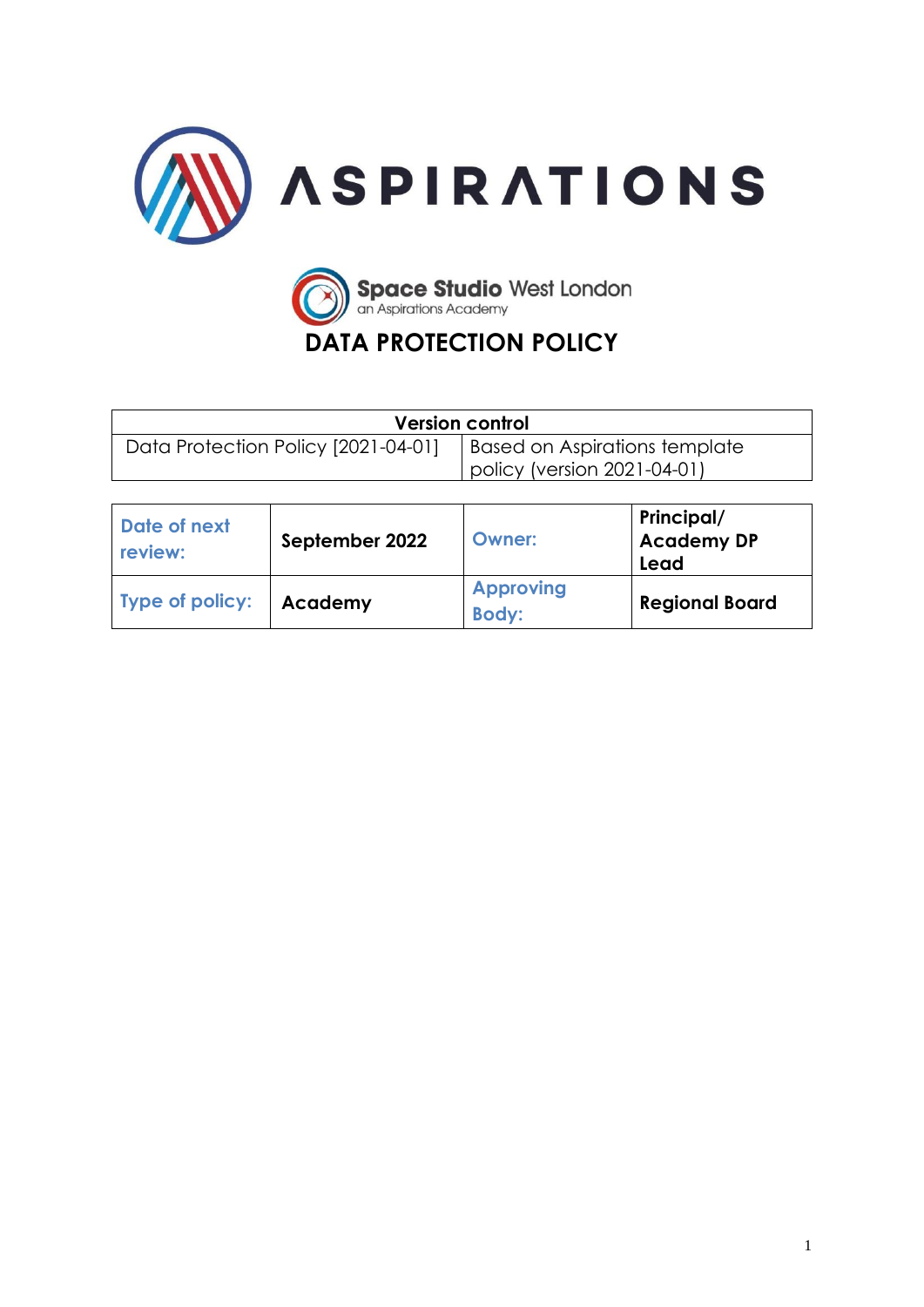# **DATA PROTECTION POLICY**

# **1. Introduction**

The General Data Protection Regulation (GDPR) ensures a balance between an individual's rights to privacy and the lawful processing of personal data undertaken by organisations in the course of their business. It aims to protect the rights of individuals about whom data is obtained, stored, processed or supplied and requires that organisations take appropriate security measures against unauthorised access, alteration, disclosure or destruction of personal data.

The Academy will protect and maintain a balance between data protection rights in accordance with the GDPR. This policy sets out how the Academy will handle the personal data of its pupils, parents, suppliers, employees, workers and other third parties.

This policy does not form part of any individual's terms and conditions of employment with the Academy and is not intended to have contractual effect. Changes to data protection legislation will be monitored and further amendments may be required to this policy in order to remain compliant with legal obligations.

All members of staff are required to familiarise themselves with its content and comply with the provisions contained in it. Breach of this policy will be treated as a disciplinary offence which may result in disciplinary action under the Academy's Disciplinary Policy and Procedure up to and including summary dismissal depending on the seriousness of the breach.

# **2. DEFINITIONS**

# **2.1 Personal data**

Personal data is any information relating to an individual where the individual can be identified (directly or indirectly) from that data alone or in combination with other identifiers possessed or reasonably accessible to a reader of the data. This includes special category data and pseudonymised personal data but excludes anonymous data or data that has had the identity of an individual permanently removed.

Personal data can be factual (for examples a name, email address, location or date of birth) or an opinion about that person's actions or behaviour.

Personal data will be stored either electronically or as part of a structured manual filing system in such a way that it can be retrieved automatically by reference to the individual or criteria relating to that individual.

# **2.2 Special Category Data**

Previously termed "Sensitive Personal Data", Special Category Data is similar by definition and refers to data concerning an individual Data Subject's racial or ethnic origin, political or religious beliefs, trade union membership, physical and mental health, sexuality, biometric or genetic data and personal data relating to criminal offences and convictions.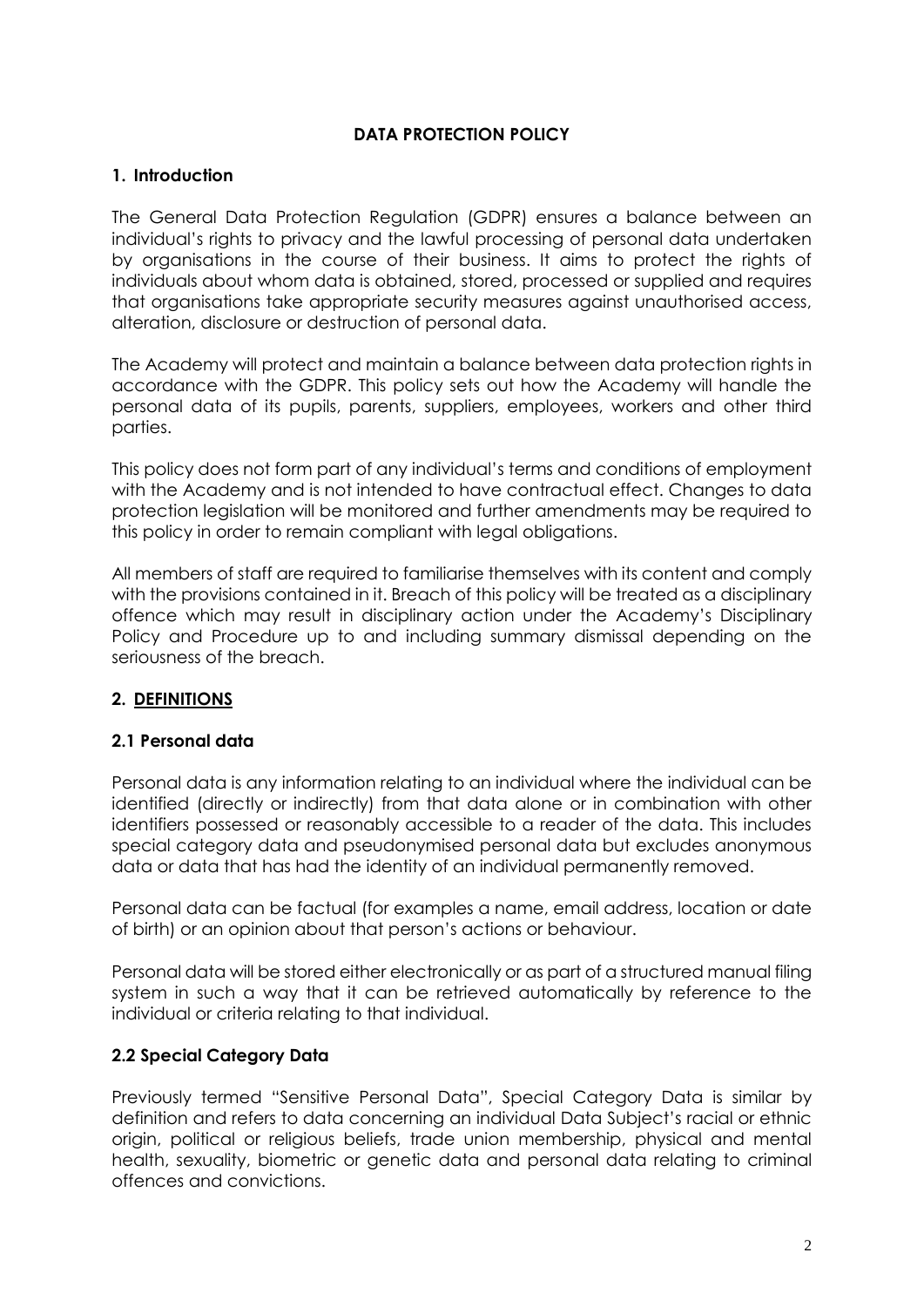# **2.3 Data Subject**

An individual about whom such information is stored is known as the Data Subject. It includes but is not limited to employees.

# **2.4 Data Controller**

The organisation storing and controlling such information (i.e. the Academy) is referred to as the Data Controller.

# **2.5 Processing**

Processing data involves any activity that involves the use of personal data. This includes but is not limited to obtaining, recording or holding data or carrying out any operation or set of operations on that data such as organisation, amending, retrieving using, disclosing, erasing or destroying it. Processing also includes transmitting or transferring personal data to third parties.

# **2.6 Automated Processing**

This is any form of automated processing of personal data consisting of the use of personal data to evaluate certain personal aspects relating to an individual, in particular to analyse or predict aspects concerning that individual's performance at work, economic situation, health, personal preferences, interests, reliability, behaviour, location or movements.

An example of automated processing includes profiling and automated decision making.

Automatic decision making is when a decision is made which is based solely on automated processing which produces legal effects or significantly affects an individual. Automated decision making is prohibited except in exceptional circumstances.

# **2.7 Data Protection Impact Assessment (DPIA)**

DPIAs are a tool used to identify risks in data processing activities with a view to reducing them.

# **2.8 Criminal Records Information**

This refers to personal information relating to criminal convictions and offences, allegations, proceedings, and related security measures.

# **3. WHEN CAN THE ACADEMY PROCESS PERSONAL DATA**

#### **3.1 Data Protection Principles**

The Academy is responsible for and adheres to the principles relating to the processing of personal data as set out in the GDPR.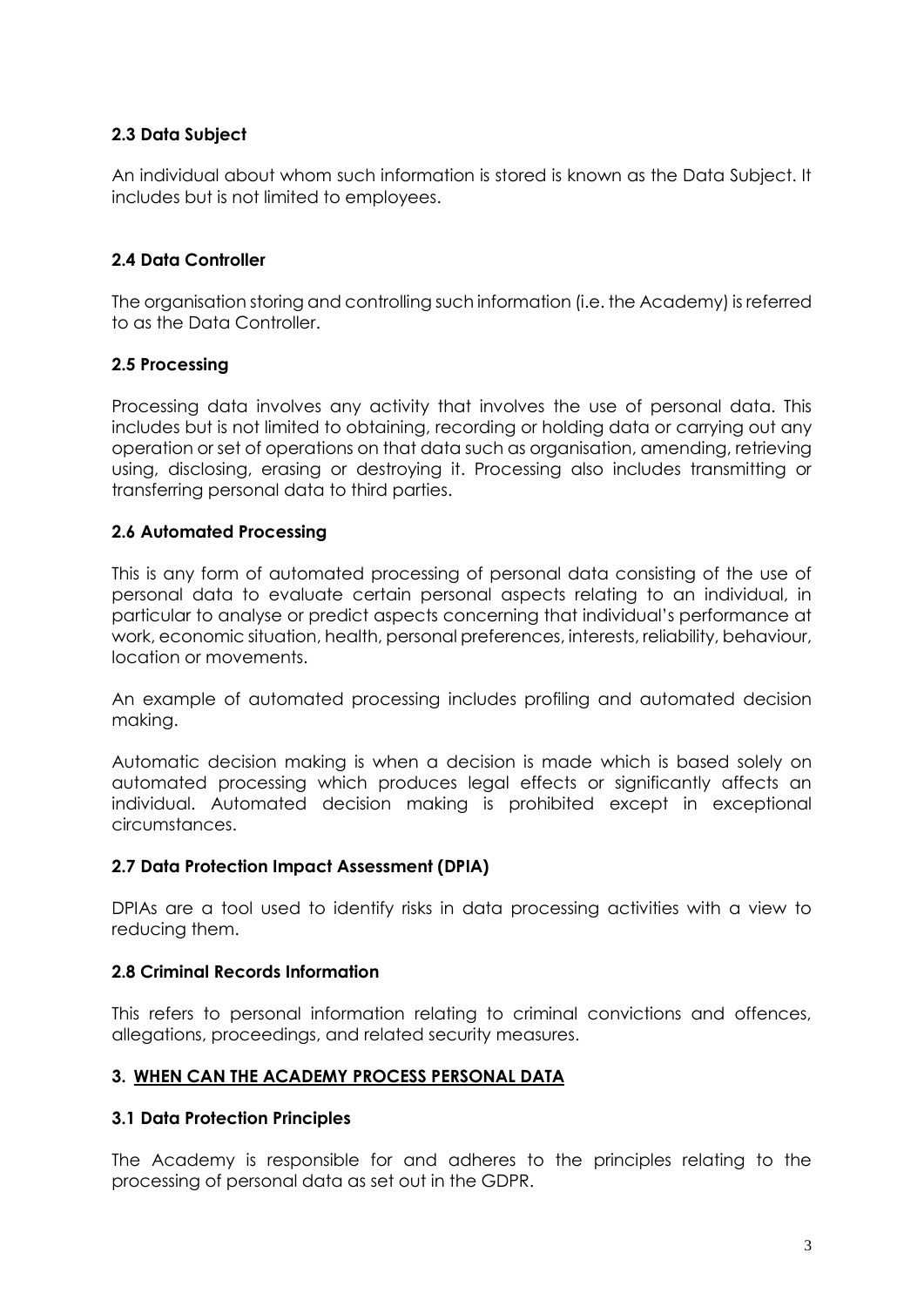The principles the Academy must adhere to are: -

- (1) Personal data must be processed lawfully, fairly and in a transparent manner;
- (2) Personal data must be collected only for specified, explicit and legitimate purposes;
- (3) Personal data must be adequate, relevant and limited to what is necessary in relation to the purposes for which it is processed;
- (4) Personal data must be accurate and, where necessary, kept up to date;
- (5) Personal data must not be kept in a form which permits identification of data subjects for longer than is necessary for the purposes for which the data is processed; and
- (6) Personal data must be processed in a manner that ensures its security using appropriate technical and organisational measures to protect against unauthorised or unlawful processing and against accidental loss, destruction or damage.

Further details on each of the above principles is set out below.

#### **3.1.1 Principle 1: Personal data must be processed lawfully, fairly and in a transparent manner**

The Academy only collects, processes and shares personal data fairly and lawfully and for specified purposes. The Academy must have a specified purpose for processing personal data and special category of data as set out in the GDPR.

Before the processing starts for the first time the Academy will review the purposes of the particular processing activity and select the most appropriate lawful basis for that processing. Those purposes will then be regularly reviewed whilst processing continues for assurance that the processing is necessary for the purpose of the relevant lawful basis (i.e. that there is no other reasonable way to achieve that purpose).

# Personal Data

The Academy may only process a data subject's personal data if one of the following fair processing conditions are met: -

- The data subject has given their consent;
- The processing is necessary for the performance of a contract with the data subject or for taking steps at their request to enter into a contract;
- To protect the data subject's vital interests;
- To meet the Academy's legal compliance obligations (other than a contractual obligation);
- To perform a task in the public interest or in order to carry out official functions as authorised by law;
- For the purposes of the Academy's legitimate interests where authorised in accordance with data protection legislation. This is provided that it would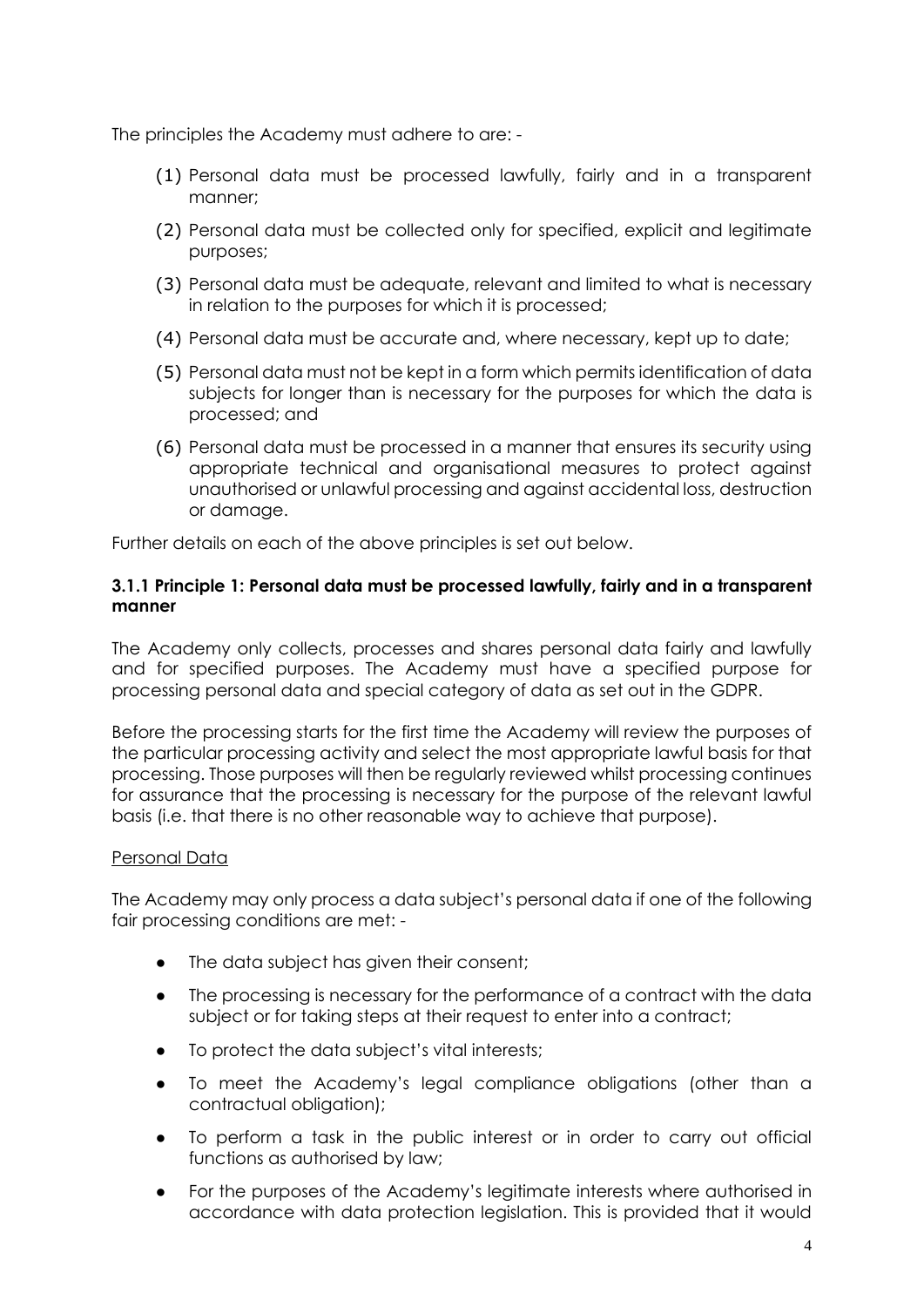not prejudice the rights and freedoms or legitimate interests of the data subject.

#### Special Category Data

The Academy may only process special category data if it is entitled to process personal data (using one of the fair processing conditions above) AND one of the following conditions are met: -

- The data subject has given their explicit consent;
- The processing is necessary for the purposes of exercising or performing any right or obligation which is conferred or imposed on the Academy in the field of employment law, social security law or social protection law. This may include, but is not limited to, dealing with sickness absence, dealing with disability and making adjustments for the same, arranging private health care insurance and providing contractual sick pay;
- To protect the data subject's vital interests;
- To meet the Academy's legal compliance obligations (other than a contractual obligation);
- Where the data has been made public by the data subject;
- To perform a task in the substantial public interest or in order to carry out official functions as authorised by law;
- Where it is necessary for the purposes of preventive or occupational medicine, for the assessment of the working capacity of the employee, medical diagnosis, the provision of health or social care or treatment or the management of health or social care systems and services;
- Where it is necessary for reasons of public interest in the area of public health;
- The processing is necessary for archiving, statistical or research purposes.

The Academy identifies and documents the legal grounds being relied upon for each processing activity.

#### Consent

Where the Academy relies on consent as a fair condition for processing (as set out above), it will adhere to the requirements set out in the GDPR.

Consent must be freely given, specific, informed and be an unambiguous indication of the data subject's wishes by which they signify agreement to the processing of personal data relating to them. Explicit consent requires a very clear and specific statement to be relied upon (i.e. more than just mere action is required).

A data subject will have consented to processing of their personal data if they indicate agreement clearly either by a statement or positive action to the processing. Consent requires affirmative action so silence, pre-ticked boxes or inactivity will not amount to valid consent.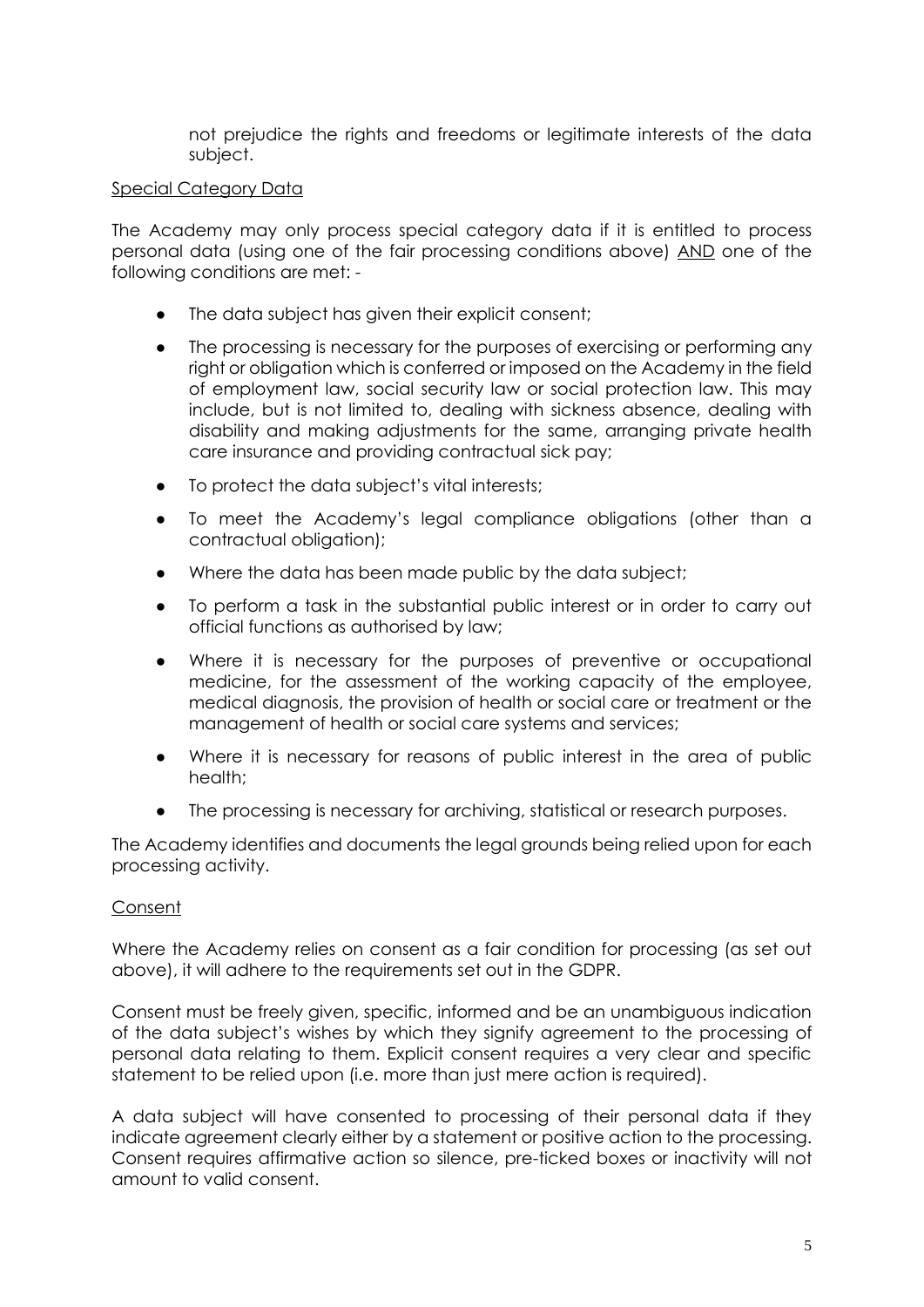Data subjects must be easily able to withdraw consent to processing at any time and withdrawal must be promptly honoured.

If explicit consent is required, the Academy will normally seek another legal basis to process that data. However, if explicit consent is required the data subject will be provided with full information in order to provide explicit consent.

The Academy will keep records of consents obtained in order to demonstrate compliance with consent requirements under the GDPR.

#### **3.1.2 Principle 2: Personal data must be collected only for specified, explicit and legitimate purposes**

Personal data will not be processed in any matter that is incompatible with the legitimate purposes.

The Academy will not use personal data for new, different or incompatible purposes from that disclosed when it was first obtained unless we have informed the data subject of the new purpose (and they have consented where necessary).

#### **3.1.3 Principle 3: Personal data must be adequate, relevant and limited to what is necessary in relation to the purposes for which it is processed**

The Academy will only process personal data when its obligations and duties require it to do so. Excessive data will not be collected and any personal data collected will be adequate and relevant for the intended purposes.

When personal data is no longer needed for specified purposes, the Academy shall delete or anonymise the data. Please refer to the Academy's Data Retention Policy for further guidance.

#### **3.1.4 Principle 4: Personal data must be accurate and, where necessary, kept up to date**

The Academy will endeavour to correct or delete any inaccurate data being processed by checking the accuracy of the personal data at the point of collection and at regular intervals afterwards. All reasonable steps will be taken to destroy or amend inaccurate or out of date personal data.

Data subjects also have an obligation to ensure that their data is accurate, complete, up to date and relevant. Data subjects have the right to request rectification to incomplete or inaccurate data held by the Academy.

#### **3.1.5 Principle 5: Personal data must not be kept in a form which permits identification of data subjects for longer than is necessary for the purposes for which the data is processed**

Legitimate purposes for which the data is being processed may include satisfying legal, accounting or reporting requirements. The Academy will ensure that it adheres to legal timeframes for retaining data.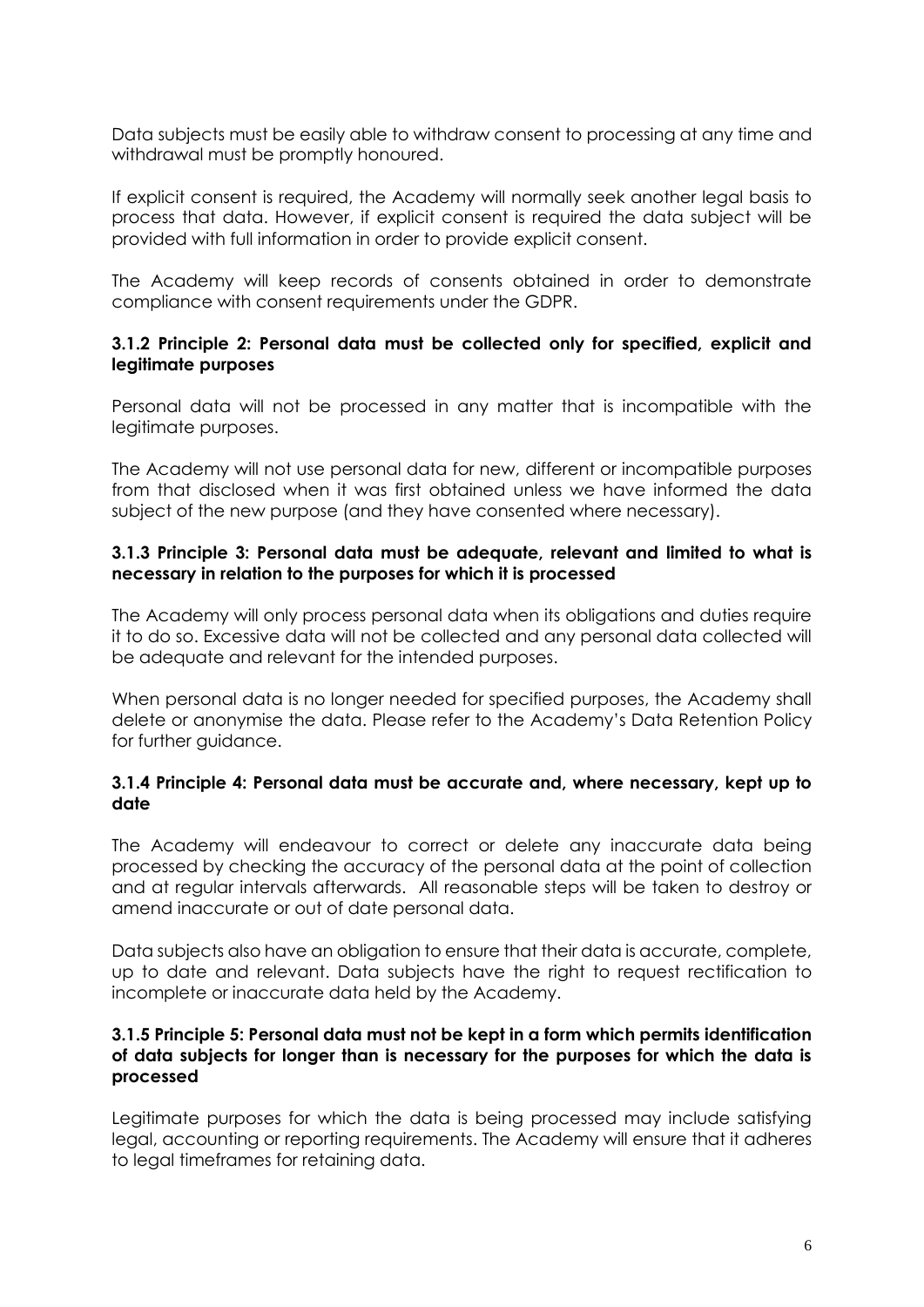Reasonable steps will be taken to destroy or erase from the Academy's systems all personal data that is no longer require. Details will be provided in privacy notices to inform data subjects of the period for which data is stored and how that period is determined.

The Academy's **Data Retention Policy** provides further details about how the Academy retains and removes data.

#### **3.1.6 Principle 6: Personal data must be processed in a manner that ensures its security using appropriate technical and organisational measures to protect against unauthorised or unlawful processing and against accidental loss, destruction or damage**

In order to assure the protection of all data being processed, the Academy will develop, implement and maintain reasonable safeguard and security measures. This includes using measures such as: -

- **•** Encryption;
- Pseudonymisation (this is where the Academy replaces information that directly or indirectly identifies an individual with one or more artificial identifiers or pseudonyms so that the person to whom the data relates cannot be identified without the use of additional information which is meant to be kept separately and secure);
- Ensuring authorised access (i.e. that only people who have a need to know the personal data are authorised to access it);
- Adhering to confidentiality principles;
- Ensuring personal data is accurate and suitable for the process for which it is processed.

The Academy follows procedures and technologies to ensure security and will regularly evaluate and test the effectiveness of those safeguards to ensure security in processing personal data.

The Academy will only transfer personal data to third party service providers who agree to comply with the required policies and procedures and agree to put adequate measures in place. [Full details on the Academy's security measures are set out in the Academy's **Information Security Policy**.]

# **3.2 Sharing Personal Data**

The Academy will generally not share personal data with third parties unless certain safeguards and contractual arrangements have been put in place. These include where:

- The third party has a need to know the information for the purposes of providing the contracted services;
- Sharing the personal data complies with the privacy notice that has been provided to the data subject and, if required, the data subject's consent has been obtained;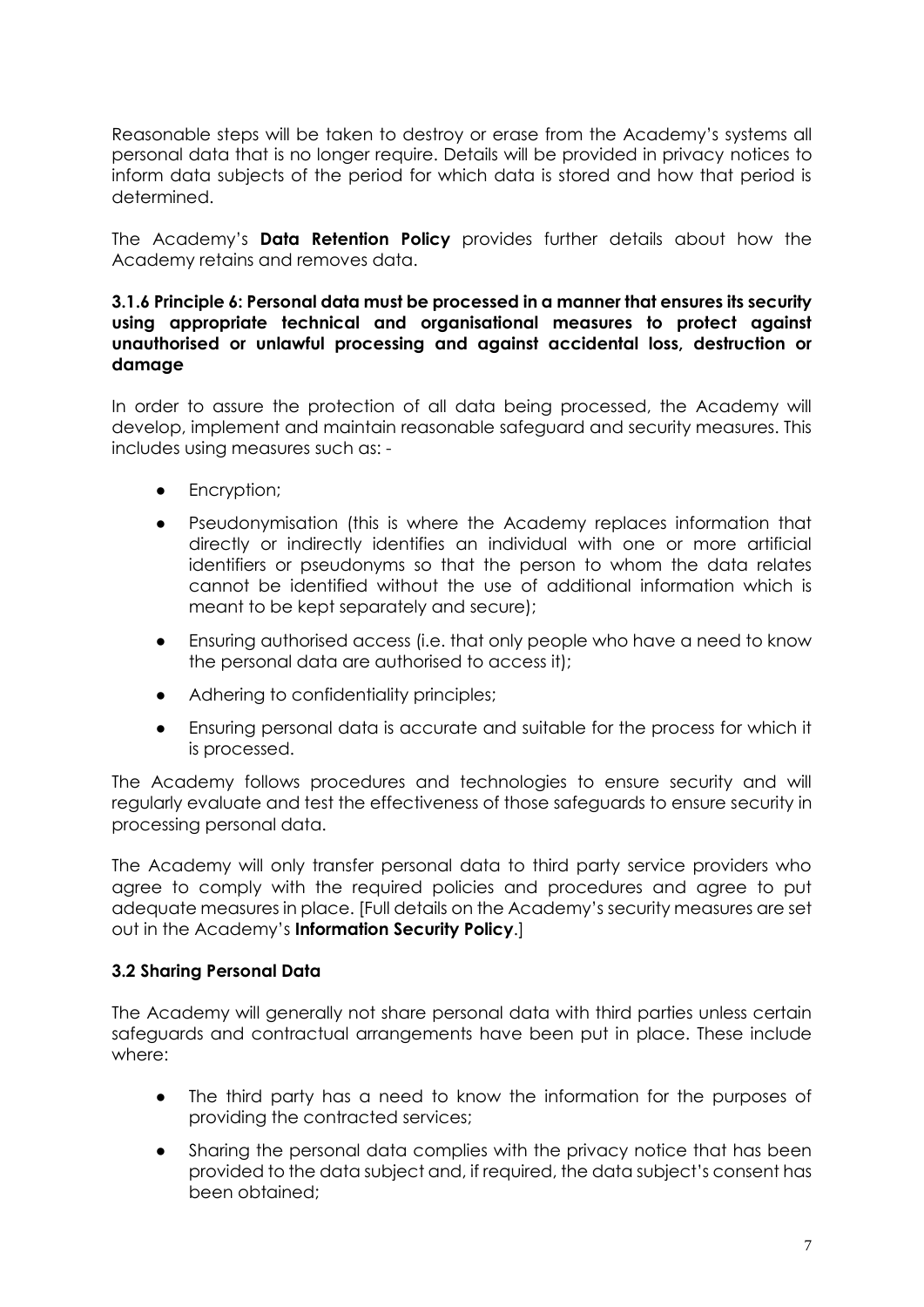- The third party has agreed to comply with the required data security standards, policies and procedures and put adequate security measures in place;
- The transfer complies with any applicable cross border transfer restrictions; and
- A fully executed written contract that contains GDPR approved third party clauses has been obtained.

There may be circumstances where the Academy is required either by law or in the best interests of our pupils, parents or staff to pass information onto external authorities, for example, the local authority, Ofsted or the department of health. These authorities are up to date with data protection law and have their own policies relating to the protection of any data that they receive or collect.

The intention to share data relating to individuals to an organisation outside of the Academy shall be clearly defined within written notifications and details and basis for sharing that data given.

# **3.3 Transfer of Data Outside the European Economic Area (EEA)**

The GDPR restricts data transfers to countries outside the EEA in order to ensure that the level of data protection afforded to individuals by the GDPR is not undermined.

The Academy will not transfer data to another country outside of the EEA without appropriate safeguards being in place and in compliance with the GDPR. All staff must comply with the Academy's guidelines on transferring data outside of the EEA. For the avoidance of doubt, a transfer of data to another country can occur when data is transmitted, sent, viewed or accessed in that particular country.

# **4. RIGHTS AND REQUESTS OF DATA SUBJECTS**

Personal data must be made available to data subjects as set out within this policy and data subjects must be allowed to exercise certain rights in relation to their personal data.

In relation to how the Academy handles their personal data, the rights of data subjects are to:

- (a) (Where consent is relied upon as a condition of processing) Withdraw consent to processing at any time;
- (b) Receive certain information about the Academy's processing activities;
- (c) Request access to their personal data that we held by the Academy;
- (d) Prevent the Academy using their personal data for marketing purposes;
- (e) Ask the Academy to erase personal data if it is no longer necessary in relation to the purposes for which it was collected or processed or to rectify inaccurate data or to complete incomplete data;
- (f) Restrict processing in specific circumstances;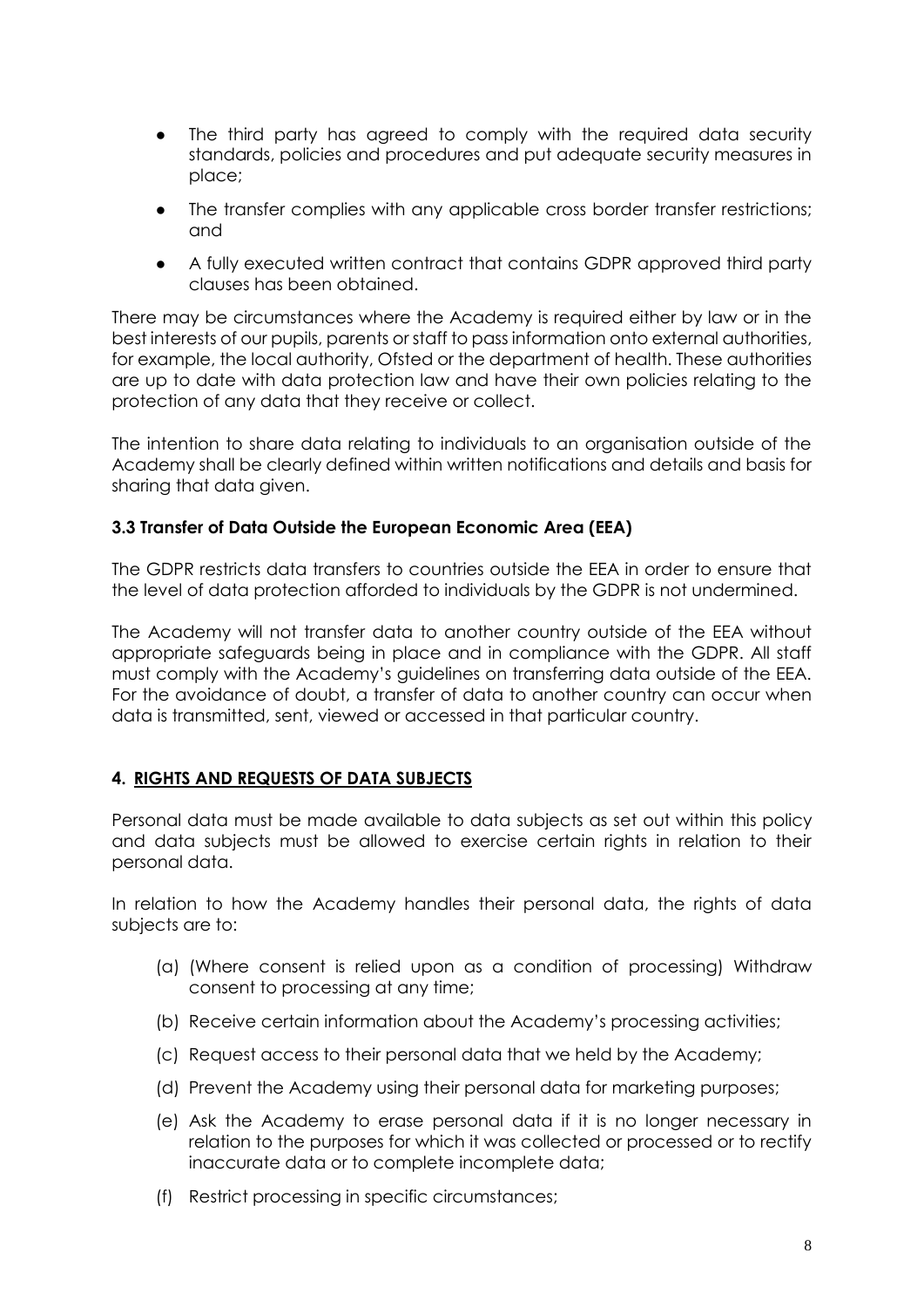- (g) Challenge processing which has been justified on the basis of the Academy's legitimate interests or in the public interest;
- (h) Request a copy of an agreement under which personal data is transferred outside of the EEA;
- (i) Object to decisions based solely on automated processing;
- (j) Prevent processing that is likely to cause damage or distress to the data subject or anyone else;
- (k) Be notified of a personal data breach which is likely to result in high risk to their rights and freedoms;
- (l) Make a complaint to the supervisory authority; and
- (m) In limited circumstances, receive or ask for their personal data to be transferred to a third party in a structured, commonly used and machinereadable format.

If any request is made to exercise the rights above, it is a requirement for the relevant staff member within the Academy to verify the identity of the individual making the request.

#### **4.1 Subject Access Requests**

A Data Subject has the right to be informed by the Academy of the following: -

- (a) Confirmation that their data is being processed;
- (b) Access to their personal data;
- (c) A description of the information that is being processed;
- (d) The purpose for which the information is being processed;
- (e) The recipients/class of recipients to whom that information is or may be disclosed;
- (f) Details of the Academy's sources of information obtained;
- (g) In relation to any Personal Data processed for the purposes of evaluating matters in relation to the Data Subject that has constituted or is likely to constitute the sole basis for any decision significantly affecting him or her, to be informed of the logic of the Data Controller's decision making. Such data may include, but is not limited to, performance at work, creditworthiness, reliability and conduct.
- (h) Other supplementary information

Any Data Subject who wishes to obtain the above information must notify the Academy in writing of his or her request. This is known as a Data Subject Access Request.

The request should in the first instance be sent to the School Support Manager at the Academy.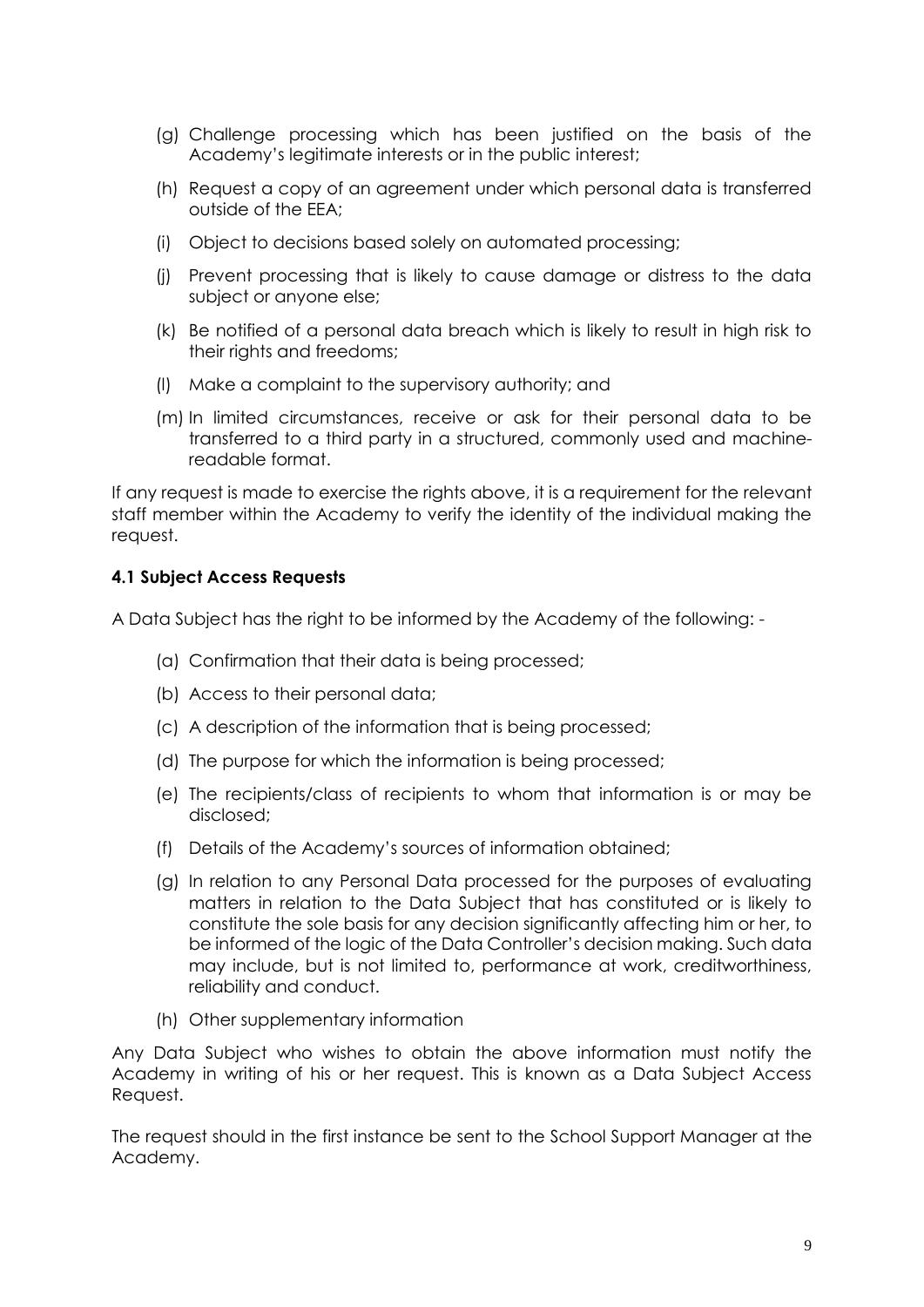# **4.2 Direct Marketing**

The Academy is subject to certain rules and privacy laws when marketing. For example a data subject's prior consent will be required for electronic direct marketing (for example, by email, text or automated calls).

The Academy will explicitly offer individuals the opportunity to object to direct marketing and will do so in an intelligible format which is clear for the individual to understand. The Academy will promptly respond to any individual objection to direct marketing.

# **4.3 Employee Obligations**

Employees may have access to the personal data of other members of staff, suppliers, parents or pupils of the Academy in the course of their employment or engagement. If so, the Academy expects those employees to help meet the Academy's data protection obligations to those individuals. Specifically, employees must: -

- Only access the personal data that they have authority to access, and only for authorised purposes;
- Only allow others to access personal data where those other persons have appropriate authorisation;
- Keep personal data secure (for example by complying with rules on access to Academy premises, computer access, password protection and secure file storage and destruction [Please refer to the Academy's **Information Security Policy** for further details about our security processes];
- Not remove personal data or devices containing personal data from the Academy premises unless appropriate security measures are in place (such as pseudonymisation, encryption, password protection) to secure the information;
- Not store personal information on local drives.

# **5. ACCOUNTABILITY**

The Academy will ensure compliance with data protection principles by implementing appropriate technical and organisational measures. The Academy is responsible for and demonstrates accountability with the GDPR principles.

The Academy has taken the following steps to ensure and document GDPR compliance: -

# **5.1 Appointment of Data Protection Officer (DPO)**

In accordance with the policy of the Aspirations Academies Trust, the Academy has appointed Judicium Consulting Limited as its DPO.

Judicium's lead contact for the Academy is Craig Stilwell.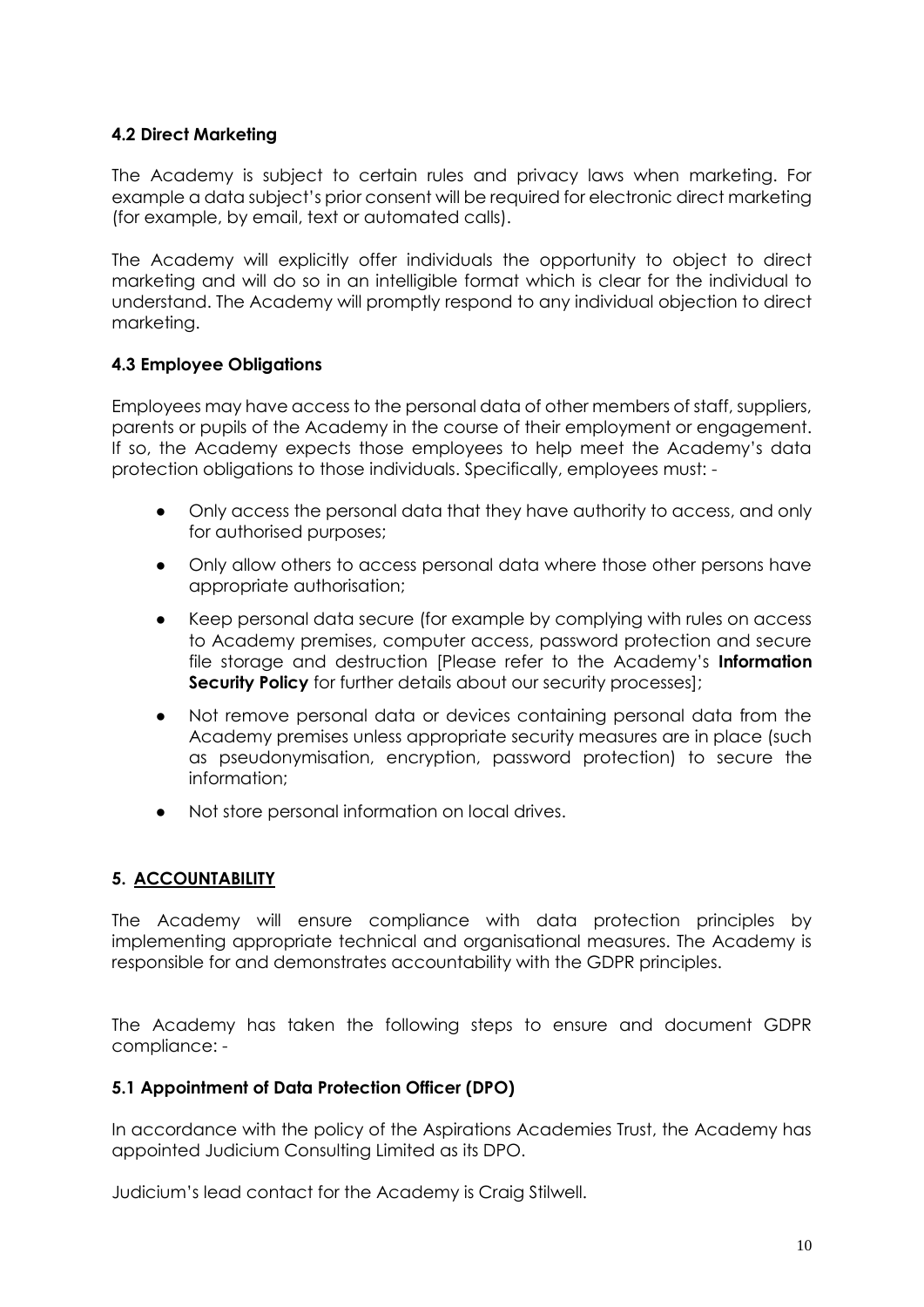Contact details for Judicium Consulting Limited are:

Address: 72 Cannon Street, London, EC4N 6AE Email: [dataservices@judicium.com](mailto:dataservices@judicium.com) Web: www.judiciumeducation.co.uk Telephone: 0203 326 9174

The DPO is responsible for overseeing this data protection policy and developing data-related policies and guidelines. This responsibility is undertaken in conjunction with the Trust Data Protection Lead and the Academy Data Protection Lead.

The role of the Trust Data Protection Lead is undertaken jointly by the Director of HR & Compliance (John Reece) and the Deputy Director of HR & Compliance (Yvonne Glennon) who can both be contacted at the Trust's head office.

The role of the Academy Data Protection Lead is undertaken by School Support Manager who is based at the Academy.

Mostly it would be appropriate that, in the first place, questions about the operation of this Data Protection Policy or the GDPR more generally are raised with the Academy DP Lead. Equally, if there is a concern that the Policy is not being followed, this too can be raised with the Academy DP Lead or, if considered more appropriate, with the Trust DP Lead or with the DPO

In particular, it is important to take advice from one of the relevant leads or from the DPO in the following circumstances:

- (a) If you are unsure of the lawful basis being relied on by the Academy to process personal data;
- (b) If you need to rely on consent as a fair reason for processing (please see below the section on consent for further detail);
- (c) If you need to draft privacy notices or fair processing notices;
- (d) If you are unsure about the retention periods for the personal data being processed (also refer to the Data Retention Policy);
- (e) If you are unsure about what security measures need to be put in place to protect personal data;
- (f) If there has been a personal data breach (also refer to the Data Breach Policy);
- (g) If you are unsure on what basis to transfer personal data outside the EEA;
- (h) If you need any assistance dealing with any rights invoked by a data subject;
- (i) Whenever you are engaging in a significant new (or a change in) processing activity which is likely to require a data protection impact assessment or if you plan to use personal data for purposes other than what it was collected for;
- (j) If you plan to undertake any activities involving automated processing or automated decision making;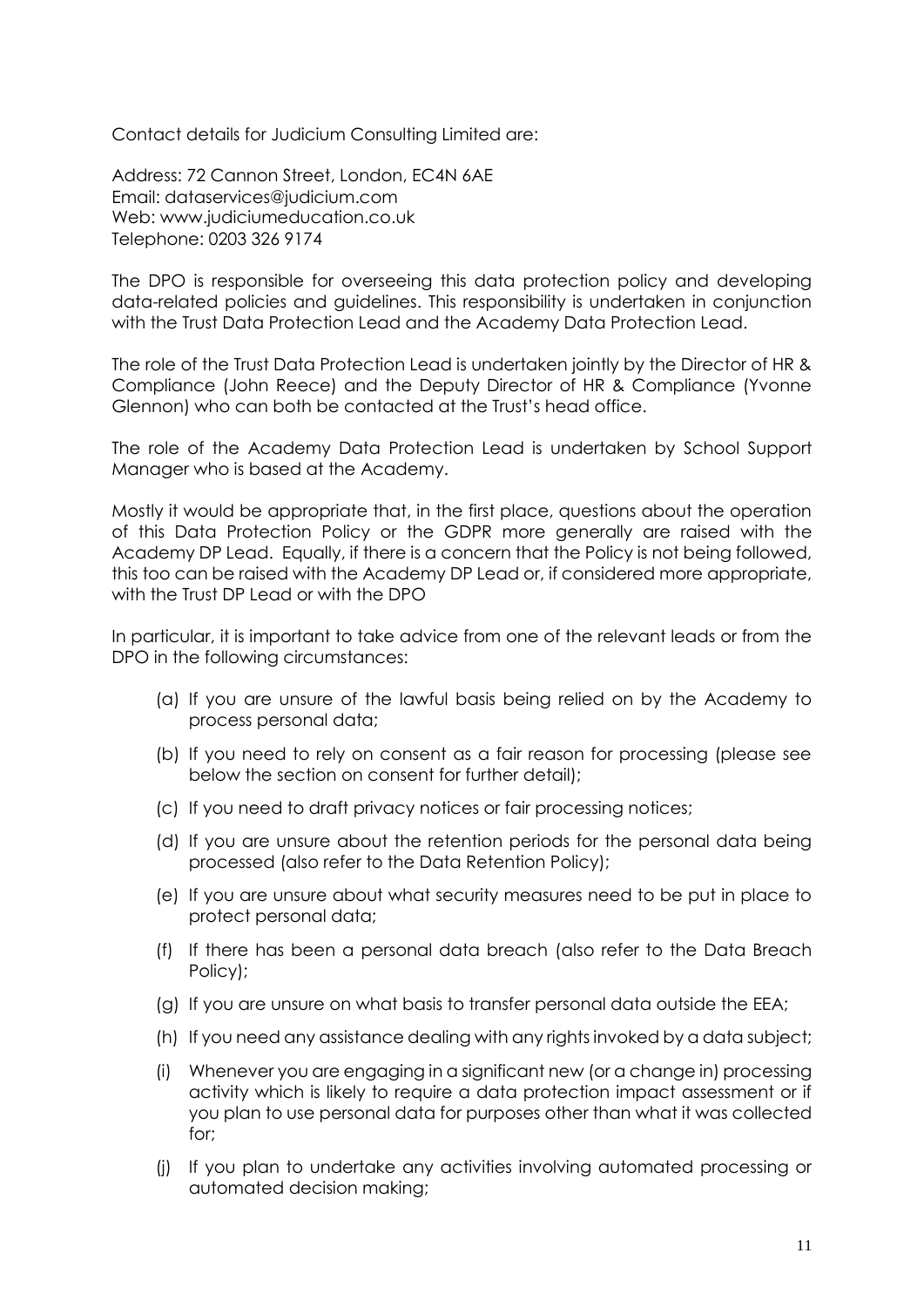- (k) If you need help complying with applicable law when carrying out direct marketing activities;
- (l) If you need help with any contracts or other areas in relation to sharing personal data with third parties.

#### **5.2 Personal Data Breaches**

The GDPR requires the Academy to notify any applicable personal data breach to the Information Commissioner's Office (ICO).

Procedures have been put in place to deal with any suspected personal data breach and the Academy will notify data subjects or any applicable regulator where this is legally required.

If you know or suspect that a personal data breach has occurred, do not attempt to investigate the matter yourself. Immediately contact the person designated as the key point of contact for personal data breaches (see 5.1 and the Data Breach Policy).

#### **5.3 Transparency and Privacy Notices**

The Academy will provide detailed, specific information to data subjects. This information will be provided through the Academy's privacy notices which are concise, transparent, intelligible, easily accessible and in clear and plain language so that a data subject can easily understand them. Privacy notices sets out information for data subjects about how the Academy use their data and the Academy's privacy notices are tailored to suit the data subject.

Whenever the Academy collects personal data directly from data subjects, including for human resources or employment purposes, the data subject will be provided with all the information required by the GDPR including the identity of the data protection officer, the Academy's contact details, how and why we will use, process, disclose, protect and retain personal data.

When personal data is collected indirectly (for example from a third party or publicly available source), the Academy will provide the data subject with the above information as soon as possible after receiving the data. The Academy will also confirm whether that third party has collected and processed data in accordance with the GDPR.

Notifications shall be in accordance with ICO guidance and, where relevant, be written in a form understandable by those defined as "children" under the GDPR

#### **5.4 Privacy by Design**

The Academy adopts a privacy by design approach to data protection to ensure that it adheres to data compliance and to implement technical and organisational measures in an effective manner.

Privacy by design is an approach that promotes privacy and data protection compliance from the start. To help achieve this, the Academy takes into account the nature and purposes of the processing, any cost of implementation and any risks to rights and freedoms of data subjects when implementing data processes.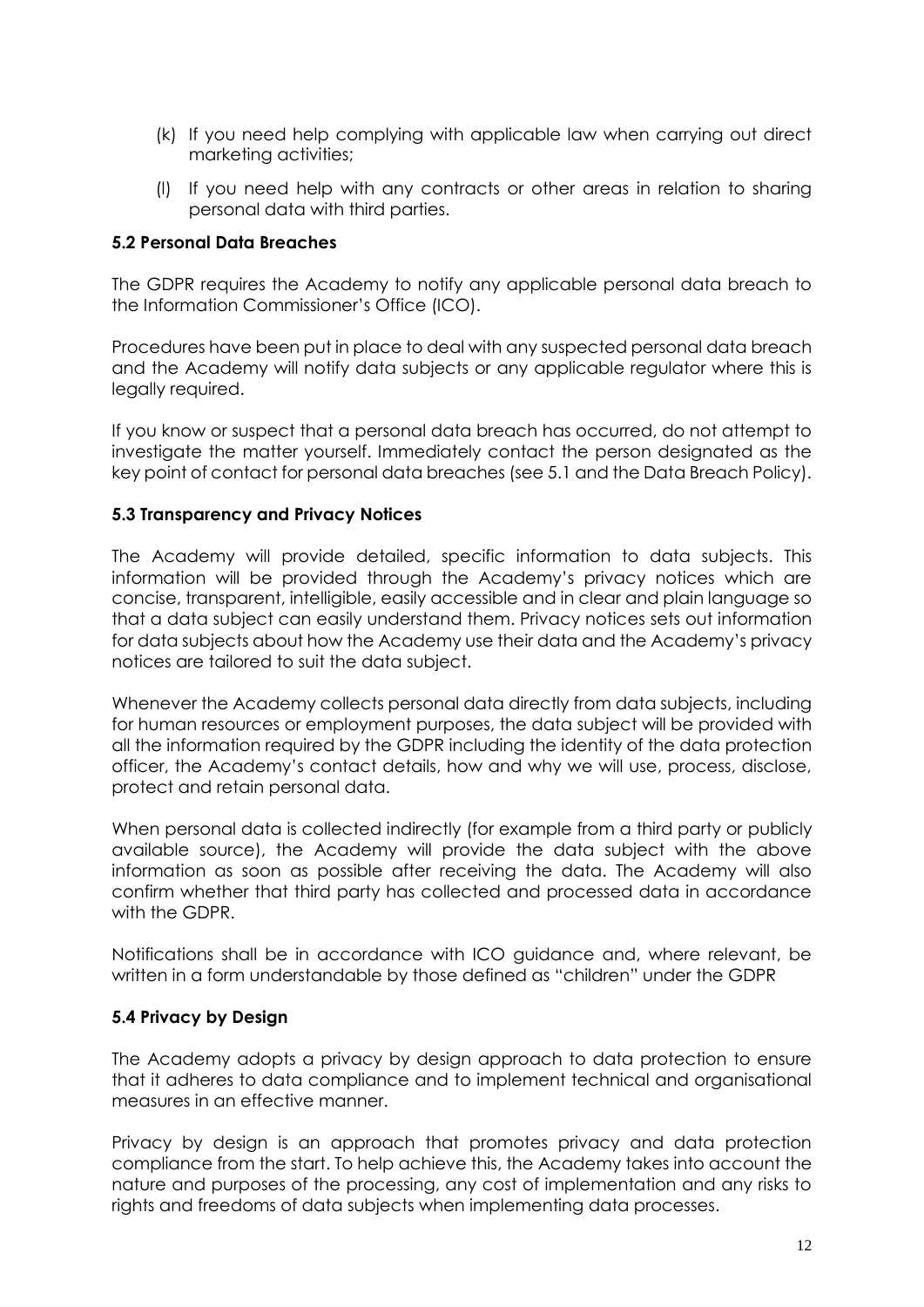# **5.5 Data Protection Impact Assessments (DPIAs)**

In order to achieve a privacy by design approach, the Academy conducts DPIAs for any new technologies or programmes being used by the Academy which could affect the processing of personal data. In any event the Academy carries out DPIAs when required by the GDPR in the following circumstances:

- For the use of new technologies (programs, systems or processes) or changing technologies;
- For the use of automated processing;
- For large scale processing of special category data;
- For large scale, systematic monitoring of a publicly accessible area (through the use of CCTV).

The Academy's DPIAs contain: -

- A description of the processing, its purposes and any legitimate interests used;
- An assessment of the necessity and proportionality of the processing in relation to its purpose;
- An assessment of the risk to individuals; and
- The risk mitigation measures in place and demonstration of compliance.

# **5.6 Record Keeping**

The Academy is required to keep full and accurate records of our data processing activities.

These records include:

- The name and contact details of the Academy;
- The name and contact details of the Data Protection Officer;
- Descriptions of the types of personal data used;
- Description of the data subjects;
- Details of the Academy's processing activities and purposes;
- Details of any third party recipients of the personal data;
- Where personal data is stored:
- Retention periods; and
- Security measures in place.

# **5.7 Training**

The Academy will ensure all relevant personnel have undergone adequate training to enable them to comply with data privacy laws.

# **5.8 Audit**

The Academy, through its data protection officer, regularly tests its data systems and processes in order to assess compliance. These are done through data audits which take place annually in order to review use of personal data.